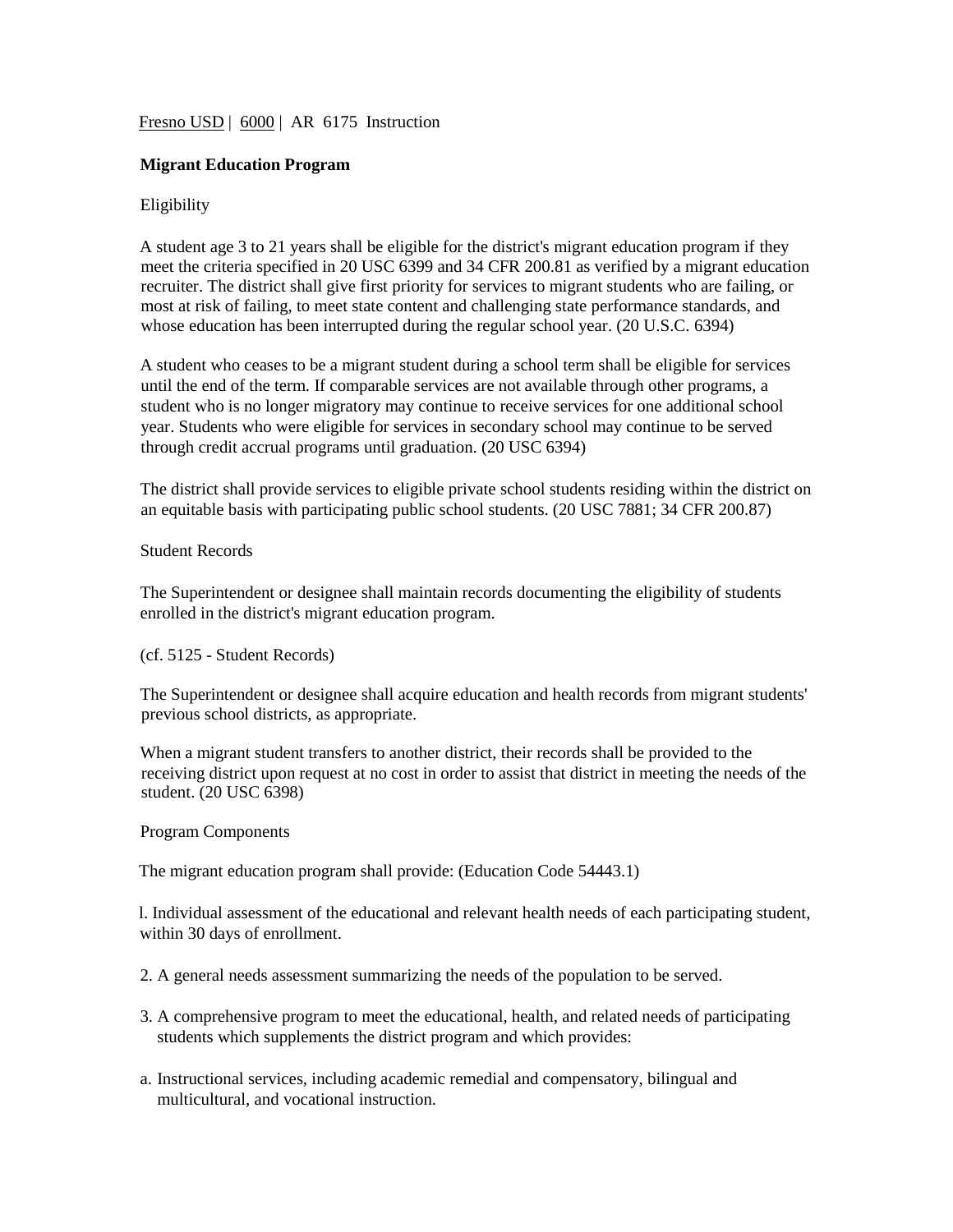(cf. 6174 - Education for English Learners) (cf. 6177 - Summer School) (cf. 6178 - Career Technical Education)

b. Counseling and career education services.

c. Preschool services in accordance with Education Code 54443

(cf. 6179 - Child Care and Development Programs) (cf. 5148.3 - Preschool/Early Childhood Education)

d. Other educational services that are not otherwise available in sufficient quantity or quality to eligible migrant students.

e. Instructional materials and equipment necessary for appropriate services.

f. Other related services needed to enable migrant students to participate effectively in instructional services.

g. The coordination and teaming of existing resources serving migrant students, such as bilingualcrosscultural education, health screening, and compensatory education

4. A brief individual learning plan listing the services to be provided to each student. This plan shall be given to the parent/guardian in writing or at a parent conference, annually and each time the student moves to a new district.

5. Staffing and staff development plans and practices to meet the needs of students and implement the program

(cf. 4131 - Staff Development)

6. Parent/guardian and community involvement as specified in Education Code 54444.2, including, but not necessarily limited to, the establishment of a parent/guardian advisory council

(cf. 6020 - Parent Involvement)

7. Evaluations which include annual student progress and overall program effectiveness and quality control reports

The migrant education program shall provide for the same opportunities for parent involvement that are provided to parents/guardians for federal Title I programs. (20 USC 6394)

Contingent upon funding, the district shall provide home-based and/or school-based family literacy services to migratory families to enhance parents/guardians' literacy levels, parenting skills, and English language skills.

Parent Advisory Council